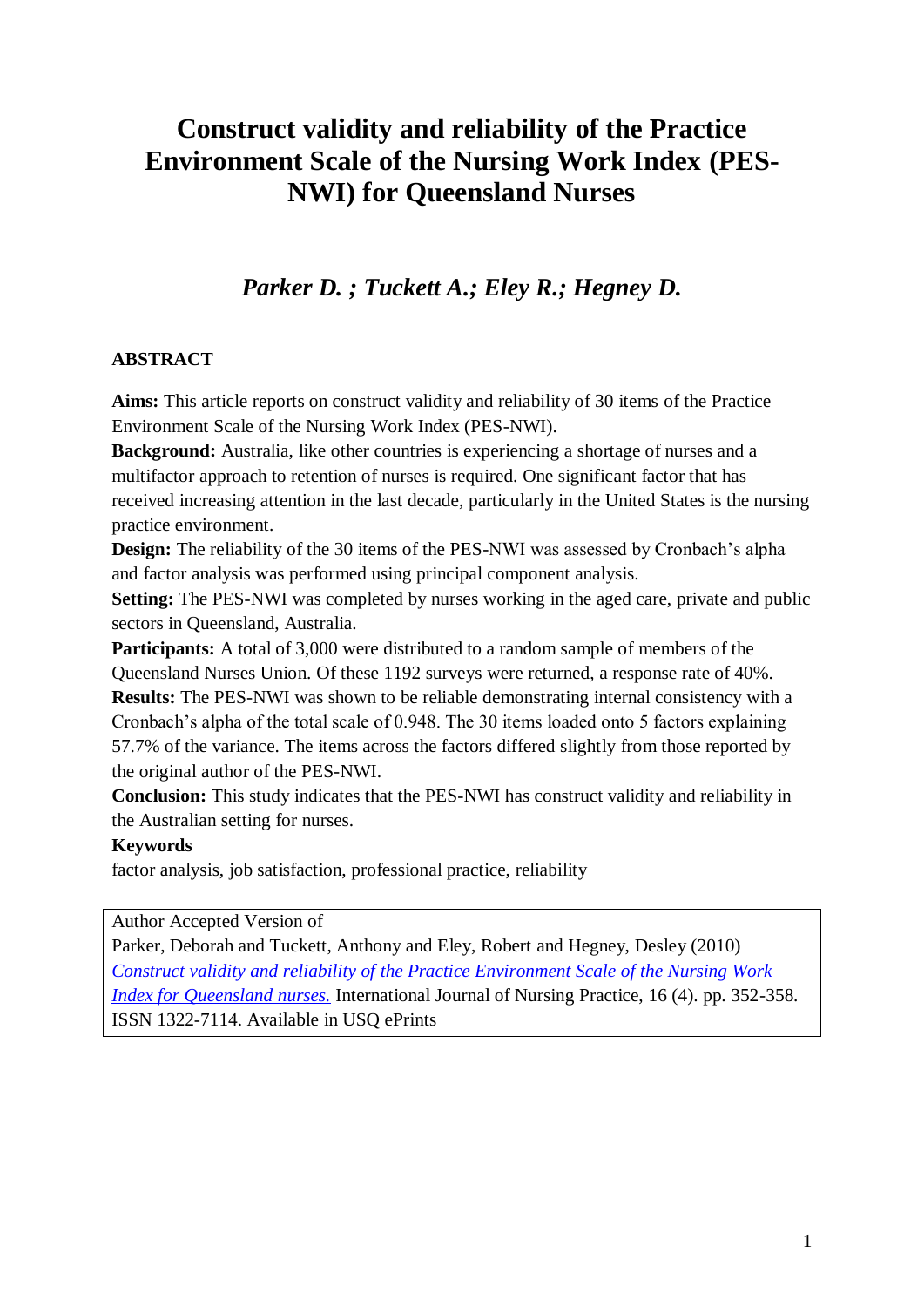## **BACKGROUND**

Australia, like other countries is experiencing a shortage of nurses and a multifactor approach to retention of nurses is required. One significant factor that has received increasing attention in the last decade, particularly in the United States is the nursing practice environment defined by Lake  $(1)$  as 'the organizational characteristics of a work setting that facilitate or constrain professional nursing practice' p178. In the United States, the term Magnet hospitals has been adopted to define workplaces in which organisational features empower nurses with autonomy, authority and control over the environment. A key feature of the Magnet hospital studies was the development of an instrument aimed at measuring the nursing practice environment, the Nursing Work Index  $(NWI)^{(2)}$ . Subsequent research has led to refinement of this instrument in addition to the development of other instruments<sup> $(3)$ </sup>, including the Practice Environment Scale of the Nursing Work Index (PES-NWI).

## **Development of the Practice Environment Scale of the Nursing Work Index (PES - NWI)**

The Practice Environment Scale of the Nursing Work Index was developed by Lake (1) through factor analysis of data from Magnet hospitals that had been used to develop the NWI. The NWI is a scale which is considered to reflect the organisational characteristics of environments that were attractive to nurses. However, the substantive domains of the NWI had not been empirically identified. Lake's specific objective in developing the PES based on the original work to develop the NWI was to develop a psychometrically and empirically derived scale and subscale which could discern the contribution of the practice environment to nurse and patient outcomes.

While the Nursing Work Index has  $65$  items, Lake  $(1)$  selected 48 of these items as specifically describing the nursing practice environment. Exploratory factor analysis using principal axis factoring with varimax rotation of the original 1986 Magnet study hospital data identified five subscales retaining a total of 31 of the 48 items originally selected from the NWI. Naming of subscales was based on the conceptual interpretation of the items. These are:

- 1. Nurse participation in hospital affairs (9 items)
- 2. Nursing Foundations for Quality of Care (10 items)
- 3. Nurse Manager, ability, leadership and support of nurses (5 items)
- 4. Staffing and resource adequacy (4 items)
- 5. Collegial Nurse-Physician relations (3 items)

The first two subscales reflect the hospital wide environment and the remaining three are unit specific. Confirmatory factor analysis using data from a 1999 study of Pennsylvania staff nurses<sup>(4)</sup> supported this five factor structure derived from the 1986 Magnet hospital data with the exception of one item. This item – Nursing administrators consult with staff on daily problems and procedures was present in the Nurse manager ability, leadership and support subscale rather than in the Nurse participation in hospital affairs to the subscale in the original scale. The factor structure of the PES-NWI has also been confirmed using 1998 data from 8.597 nurses from Ontario and Alberta. $(5)$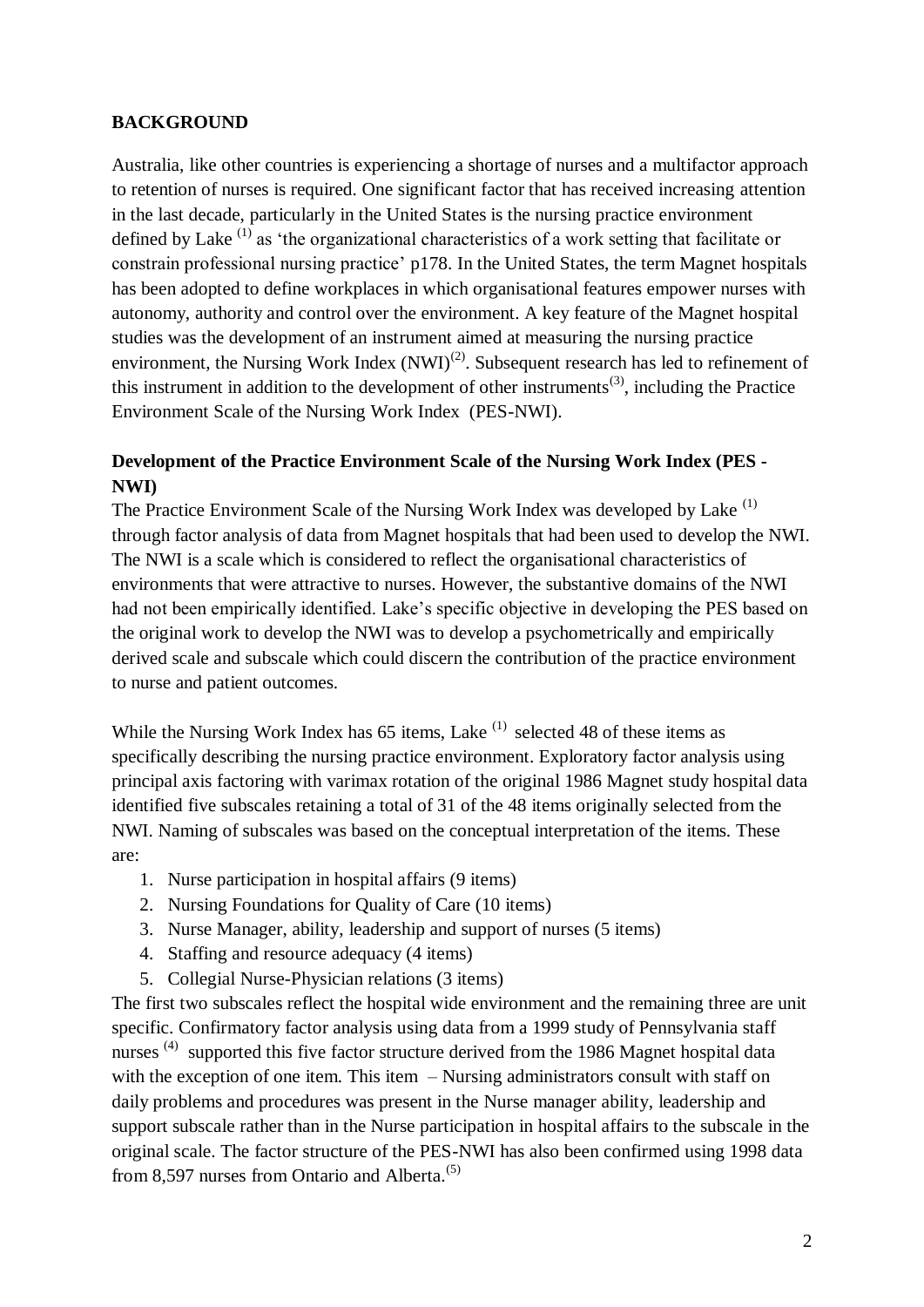The use of scales to measure the nursing practice environment has increased in popularity. Lake $^{(3)}$  in a recent article provides a systematic evaluation of the utility of published instruments to measure the nursing practice environment. The author conducted a literature search to identify published instruments to measure the nursing practice environment in the years 1996 to 2005. A total of 203 articles were found identifying seven multidimensional instruments which had been used in 54 research studies. These included the Revised Nursing Work Index (NWI-R) developed from the Nursing Work Index (NWI), the PES-NWI, the Job Characteristics Survey Inventory (JCI), the Ward Organization Features Scale (WOFS), the Work Quality Index (WQI) and the Assessment of Work Environment Schedule (AWES). Using the criteria of theoretical relevance, ease of use and body of evidence published the PES-NWI was considered to be the most useful and recommended for future research.

In addition to psychometric testing the PES-NWI has also been utilised to examine associations between bed size, community size, teaching intensity and nurse staffing levels. Favourable practice environments as rated by the PES-NWI were found for those with higher nurse-to-bed ratios, but no significant differences were found in regard to community size, hospital bed size or teaching intensity. $(6)$ 

## **The Australian Environment**

In Australia concerns regarding the practice environment of nurses have been raised and in 2001 and 2004 studies commissioned by the Queensland Nurses Union (QNU) of enrolled and registered nurse and assistant-in-nursing members  $(7)$  were conducted. Both studies sought to identify what factors impact upon nursing work in Queensland and how satisfied were nurses with their work. Key findings indicated that:

- Nursing is emotionally challenging and physically demanding
- Nurses' workload is heavy and their skills and experience as a professional nurse are poorly rewarded (renumerated or recognised)
- Work stress is high and morale is perceived to be poor and deteriorating
- There are insufficient staff in their workplace and that the skill mix is inadequate
- The majority of nurses are unable to complete their work to their level of professional satisfaction in the time available.

In light of these findings in 2007 the QNU commissioned the University of Queensland in conjunction with University of Southern Queensland to undertake a follow-up study of 3,000 Queensland enrolled and registered nurse members of the QNU. The aims of this study were:

- What factors impact upon nursing work in Queensland?
- How satisfied were members of the QNU with nursing work in Queensland?

While the 2001 and 2004 studies did not specifically measure the nursing practice environment this was a focus of the 2007 study and the PES-NWI was used to allow comparisons to be made from the 2007 to international studies.  $(1-3, 6, 8)$ This paper reports on the construct validity and reliability of this scale.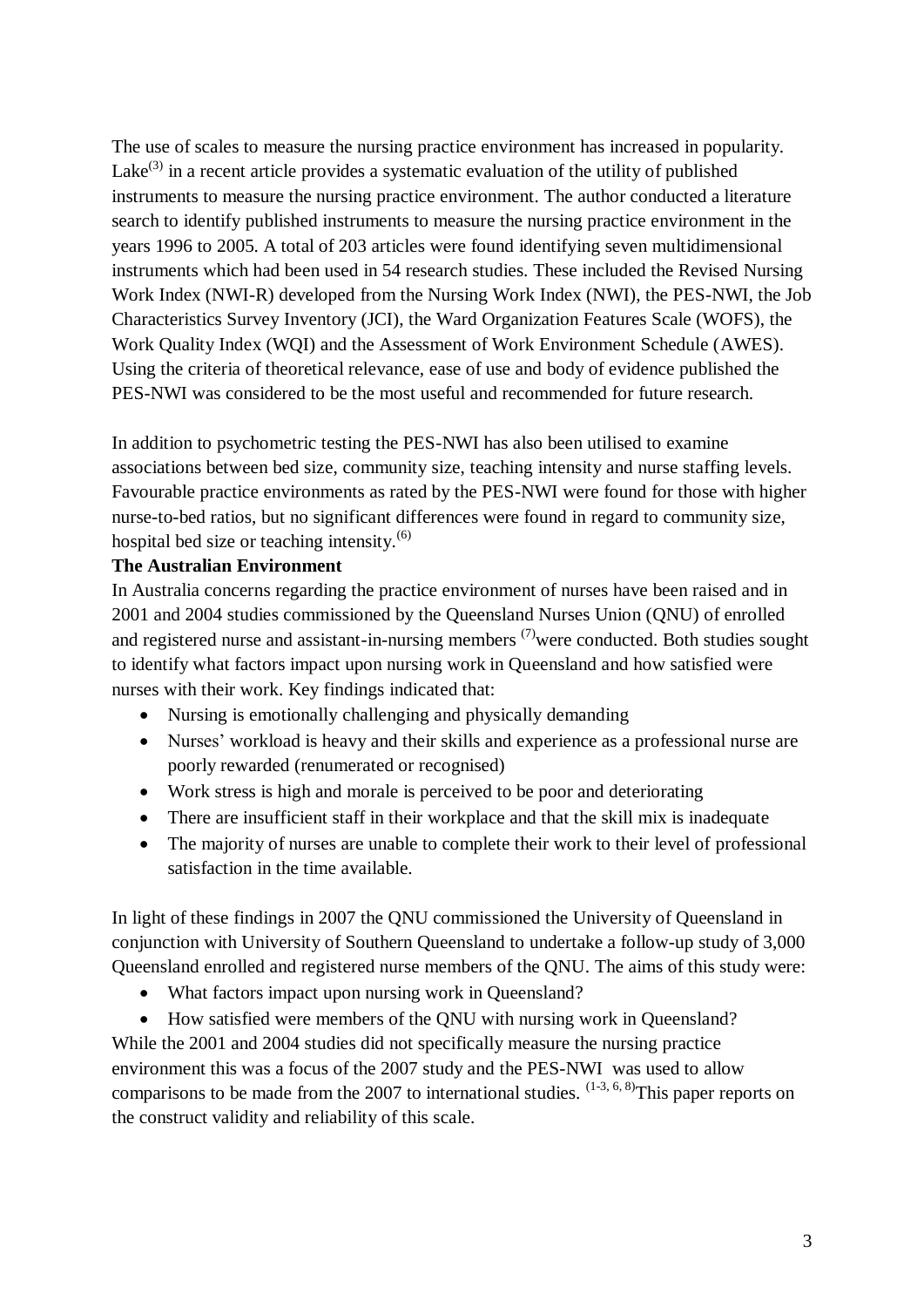## **METHOD**

## **Sample**

There were 29,789 members in the QNU database in 2007. Of these, 4,359 (14.6%) worked in aged-care, 20,692 (69.5%) were from the public sector and 4,738 (15.9%) from the private sector. The target sample consisted of a stratified random sample of 3,000 financial members of the Queensland Nurses Union in 2007, with 1,000 nurses from each of the three sectors were invited to participate. Randomisation was computer generated and performed by a staff member at the QNU.

The questionnaire contained 74 questions divided into eight areas. The questionnaire was based on the previous QNU surveys conducted in 2001 and 2004.

- 1. Current employment (10 questions)
- 2. Working hours (9 questions)
- 3. Working conditions (20 questions)
- 4. Responsibilities outside work (8 questions)
- 5. Professional Development (16 questions)
- 6. The PES NWI (1 question 30 statements)
- 7. Demographic information (8 questions)
- 8. Nursing work (2 open ended questions)

The PES-NWI was not included in the two previous studies in which the questionnaire was based. For the current study 30 of the 31 items of the PES-NWI reported by Lake<sup>(1)</sup> are used. The item – Use of nursing diagnosis which was in the subscale – nursing foundation for quality care was not included as the term nursing diagnosis is not widely used in the Australian practice setting. The study was approved by the University of Queensland Behavioural & Social Sciences Ethical Review Committee (BSSERC).

## **Data Analysis**

Questionnaires were formatted to allow automatic scanning and data entry using *Verity Teleform Version 9*. All scanned questionnaires were manually checked and adjustments made of any scanning errors.

## **Practice Environment Scale of the Nursing Work Index**

To prepare for analysis, scores for the items for each respondent were reverse-coded, so that higher scores indicated greater agreement that a characteristic was present in the current job. A mean subscale score was calculated for each respondent. The mean of a subscale score rather than item scores gives equal weight to each subscale. If an item score was used this would differentially weight the composite score to those subscales with more items. In this study it also allowed for subscale comparison using 30 of the 31 items in the original PES-NWI. In addition to subscale scores a PES-NWI composite score was calculated. This composite score calculated as the mean of the subscale scores provided a single continuous measure to compare practice environments. Lake and Friese<sup>(6)</sup> have developed a three level classification (favourable, mixed and unfavourable) to assist in interpreting the composite subscale scores. Favourable settings were those where subscale scores were greater than 2.5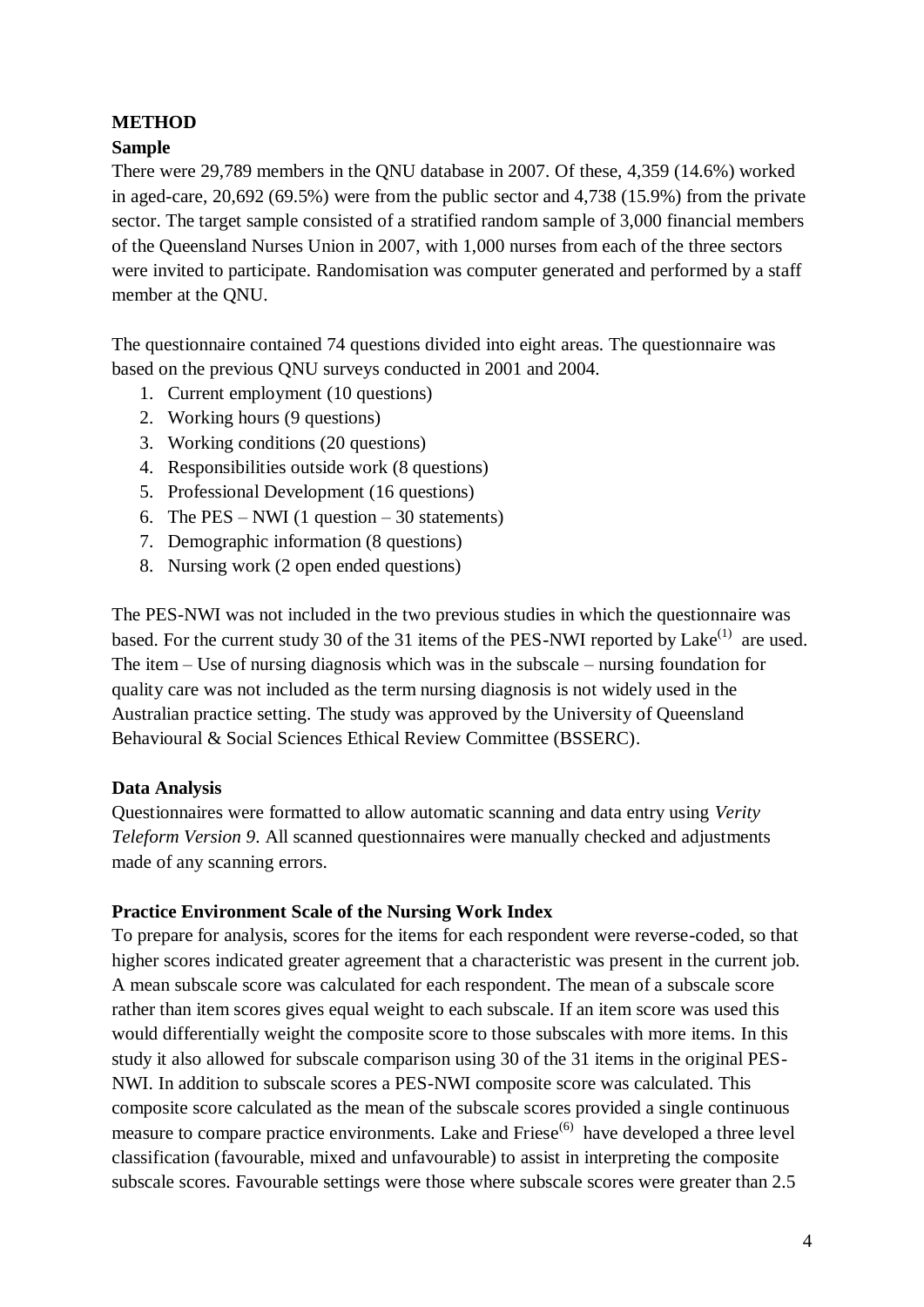for four or five subscales. Mixed settings had two or three subscales with scores greater than 2.5 and unfavourable settings none or one subscale.

#### **Reliability of the PES-NWI**

The reliability of the 30 items of the PES-NWI was assessed by Cronbach's alpha.

#### **Construct validity of the PES-NWI**

The 30 items of the PES-NWI were subjected to principal component analysis (PCA) using SPSS version 14.0.

#### **RESPONDENT CHARACTERISTICS**

#### **Response rate**

Of the 3,000 questionnaires distributed, 36 were returned to sender and 2 individuals contacted the researchers to indicate they were no longer working in nursing and did not complete the questionnaire. A total of 1192 surveys were returned, a response rate of 40%. The strategy was to distribute the surveys equally between the aged-care, private and public sectors. Overall returns in these categories were almost perfect at 31.3% aged-care, 32.2% private and 27.7% public sector and with an additional 7% (80) accounted for by 'community/agency' and 6.5% (78)'not stated' responses. If QNU membership is taken into consideration, there is an over-representation of nurses from the private and aged-care sectors (who comprise approximately 15% each). Of the 1192 respondents, 1164 (97.7%) were in paid employment at the time of the survey. Of these 94% of respondents were female. The majority and over half were aged between 40 to 60 years of age. The length of time in current job was evenly distributed between  $1 - 10$  years, with 20% indicating less than 2 years, 21% 2-5 years and  $22\%$  5 – 10 years. However, 37% had been in their current job for more than 10 years.

## **RESULTS**

## **Subscale analysis of the PES-NWI**

A mean composite score of each subscale and an overall composite score was calculated. Lake  $(1)$  considers 2.5 is the neutral midpoint for a 4-point response set, with values above 2.5 indicating agreement and a favourable environment and below 2.5 disagreement or an unfavourable environment. The subscales of *Nursing foundations for quality of care* (2.85), *Nurse manager ability* (2.64) and *collegial nurse physician relations* (2.87) were rated as agreement whereas the subscales *Nurse participation in hospital affairs* (2.46) and *Staffing and resource adequacy* (2.35) indicated disagreement. That is unfavourable environmental influences concerned the extent to which nurses participate in how their work environments are managed and the resources available to them. The composite subscale score however shows that overall the environment is favourable (2.64).

## **Analysis by workplace sectors**

In the present study analysis based on the three main workplace sectors (public, private and aged care) was undertaken. Slight differences exist between settings with the nurses who work in the private sector rating their environment more favourable than public or aged care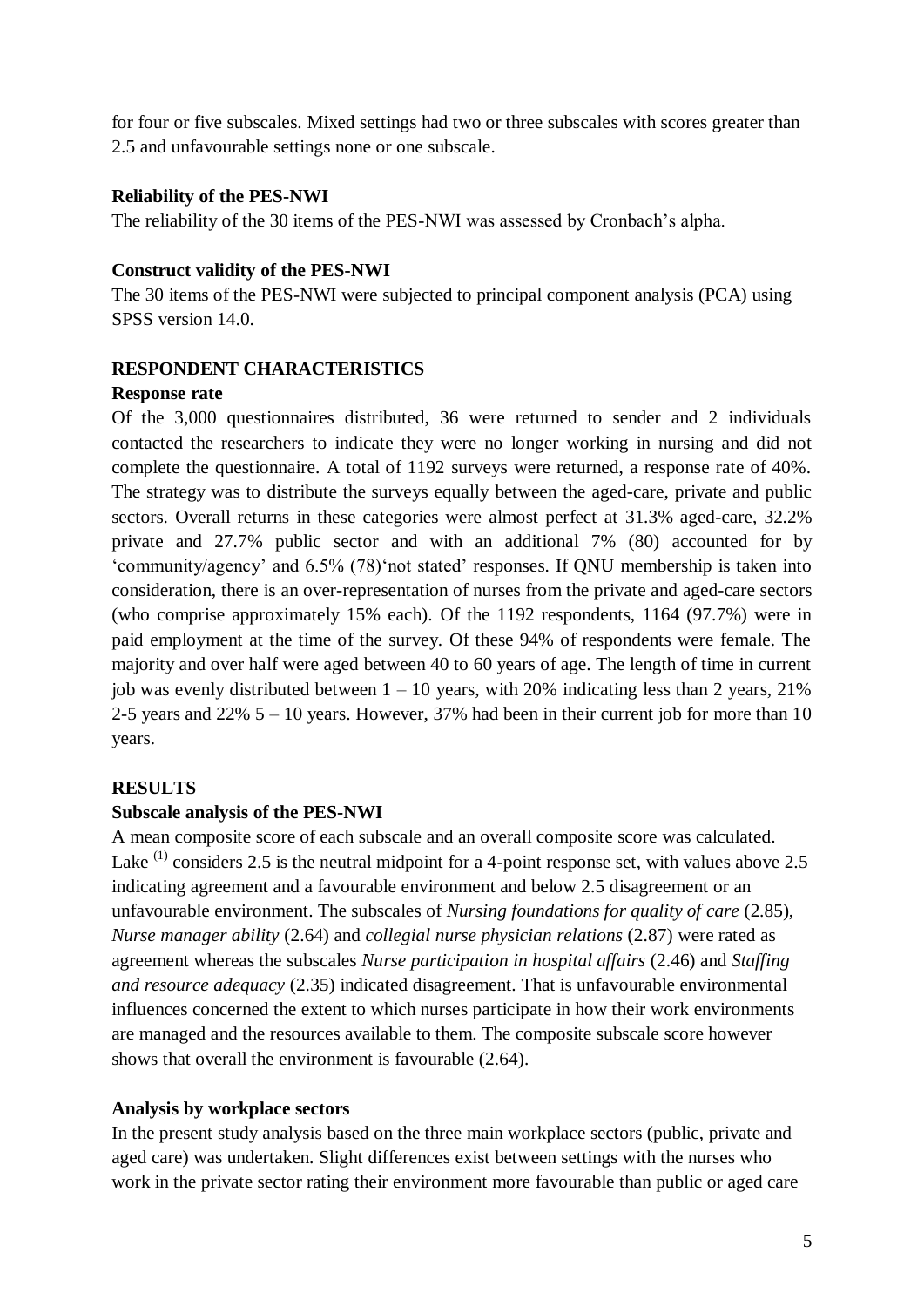sector nurses on four of the five subscales - *Nurse participation in hospital affairs*, *Nursing foundations for quality of care*, *Nurse manager, ability, leadership* and *support of nurses, Collegial nurse –physician relations* and the composite subscale score. Nurses in the public sector scored highest for the remaining subscale – *Staffing and resource adequacy*. Nurses working in the aged care sector had lower scores on all subscales than those in the private and public sectors (Table 1). There were statistically significant difference in composite subscale score between public and aged care nurses with public nurses ratings higher  $(t=3.237,$ df=474, p=0.001). There were statistically significant difference in composite subscale score between private and aged care nurses with private nurses ratings higher (t=4.198, df=485, p=0.00).

#### **CONSTRUCT VALIDITY**

The 30 items of the Practice Environment Scale of the Nursing Work Index (PES-NWI) were subjected to principal component analysis (PCA) using SPSS version 14.0. Data screening was undertaken prior to factor analysis. Inspection of the correlation matrix revealed the presence of many coefficients of 0.3 and above. The Kaiser-Meyer-Oklin value was 0.955, exceeding the recommended value of 0.6<sup> $(9, 10)$ </sup> and the Bartlett's Test of Sphericity<sup>(11)</sup> reached statistical significance, supporting the factorability of the correlation matrix. In addition the 5:1 respondent to item ratio recommended for factor analysis was achieved.<sup> $(12)$ </sup>

Principal component analysis revealed the presence of 5 components with eigenvalues exceeding 1, explaining 39.23, 5.29, 4.89, 4.29 and 3.95 per cent of the variance respectively and explaining 57.7 percent of total variance. Generation of the scree plot suggested a five factor solution.

Using Catell's<sup>(13)</sup> scree test, it was decided to retain 5 components for further investigation based on eigenvalues exceeding 1 and the scree plot results. This was further supported by the results of the Parallel Analysis, which showed 5 components with eigenvalues exceeding the corresponding criterion values for a randomly generated data matrix of the same size (30 variables  $1192$  respondents).<sup>(14)</sup>

## **Varimax Rotation**

To aid in the interpretation of the 5 components selected, Varimax rotation was performed. The rotated solution revealed the presence of a simple structure<sup> $(15)$ </sup>, with 5 factors. The 5 factor solution explained a total of 57.7 % of the variance, with Factor 1 - contributing 15.18%, Factor 2 - 13.37%, Factor 3 - 11.03%, Factor 4 - 9.8% and Factor 5 - 8.3%.

Table 2 indicates items which load on the five factors as compared to those identified by Lake.(1) The first factor has five items which correspond to Lake's third subscale (*Nurse manager, ability leadership and support*) and three items from the first subscale (*Nurse participation in hospital affairs*). The second factor has six items that correspond with Lake's subscale - *Nurse participation in hospital affairs* but also retains two items from Lake's second subscale (*Nursing foundations for quality Care*). The third factor has four items which correspond to Lake's subscale - *Staffing and resource adequacy* and one item from *Nursing foundations for quality of care*. Factor 4 has six items all which correspond to the subscale –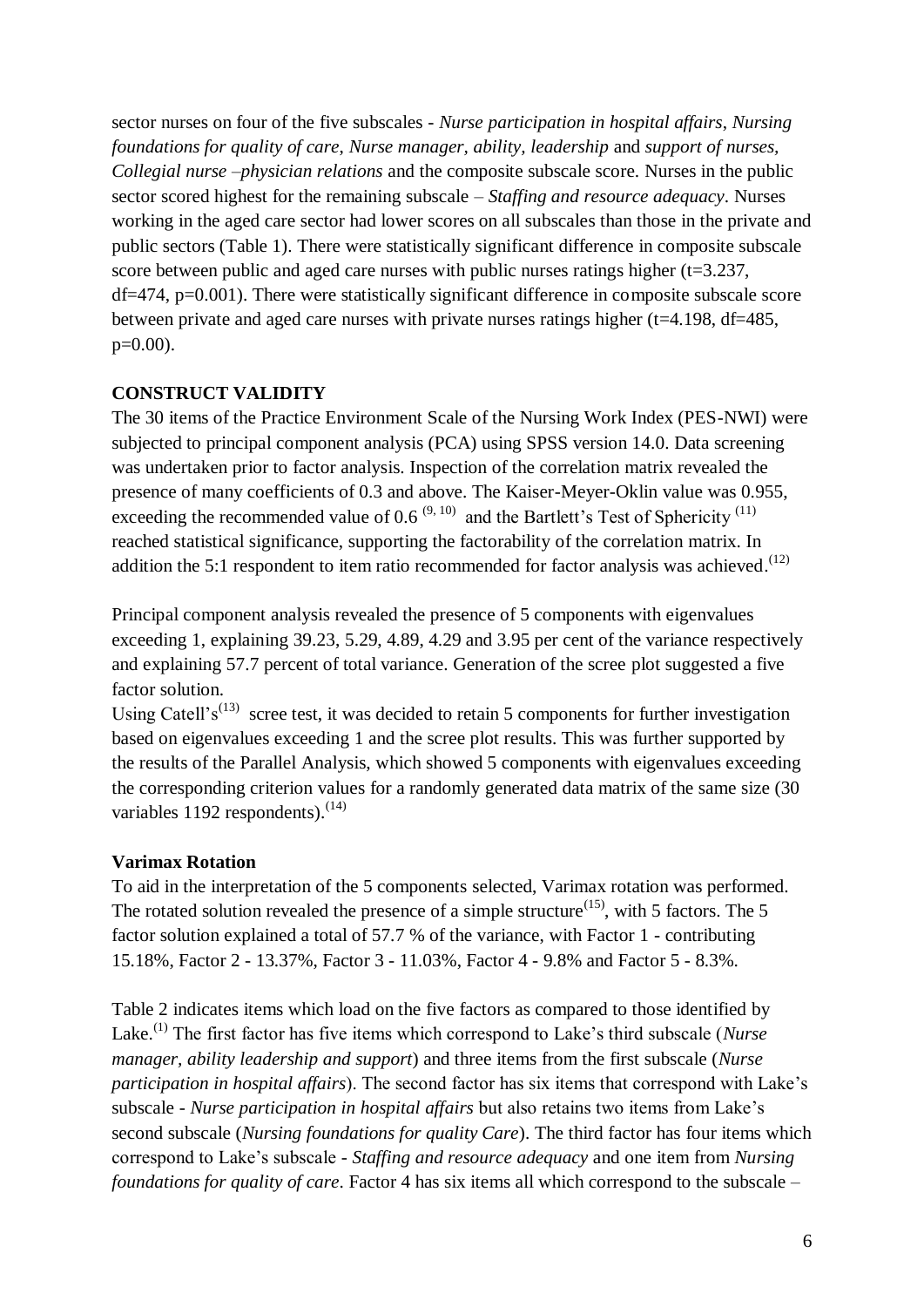*Nursing foundations for quality of care*. Factor 5 has the same three items as Lake's subscale - *Collegial nurse-physician relations* .

## **RELIABILITY OF THE SCALE**

The PES-NWI in the present study demonstrated good internal consistency, with a Cronbach alpha coefficient of 0.948. All corrected item-total correlations are above 0.3 and the Cronbach's alpha would not increase if any of the items were deleted.

## **Subscales**

Each of the subscales identified by  $\text{Take}^{(1)}$  was assessed for internal consistency with Cronbach's alpha. Each subscale had a Cronbach's alpha greater than 0.7 which indicates internal consistency and for each subscale corrected item-total correlations are greater than 0.3. *Nurse participation in hospital affairs* has a Cronbach's alpha of 0.892, *nursing foundations for quality of care* of 0.808, *nurse manager ability*, *leadership and support of nurses* of 0.705, *staffing and resource adequacy* of 0.772 and *collegial nurse-physician relations* of 0.846. There is no increase in Cronbach's alpha by deleting any of the items of each of these subscales.

## **DISCUSSION**

Understanding the practice environment provides opportunity to evaluate areas in which change may be required to retain or attract nurses in the workplace. Results from this survey of Queensland nurses indicates that the nursing practice environment as rated by the PES-NWI was rated overall as favourable in the areas of – *Nursing foundation for quality of care, Nurse manager ability, leadership and support of nurses* and *Collegial nurse-physician relations*. However less favourable ratings were found for - *Nurse participation in hospital affairs* and *Staffing resource and adequacy*.

These results were not homogenous as analysis comparing across the three main work sectors (public, private and aged care) indicated that nurses working in the private sectors rated their environments more favourable than the public or aged care sector. The exception to this were questions concerning staffing and resource adequacy which was rated higher by the public sector nurses but not those in aged care.

The 30 items of the PES-NWI used in this study was shown to be reliable demonstrating internal consistency with a Cronbach's alpha of the total scale of 0.948 and for each subscale between 0.705 and 0.892 . On factor analysis using a varimax rotation the 30 items loaded onto 5 factors explaining 57.7% of the variance. Items in the five factors differed slightly from those reported by Lake.<sup>(1)</sup> Main item differences occurred within the subscales - *Nurse manager ability, leadership and support of nurses* and *Nurse participation in hospital affairs*.

Increasingly an instrument such as the PES-NWI is being used to measure the organisational culture and environment and nurses perception of their workplace. The factor structure of the PES-NWI as originally developed by Lake $<sup>(1)</sup>$  has been supported in this study, although some</sup> individual items within the factors differed. The most obvious explanation for this is the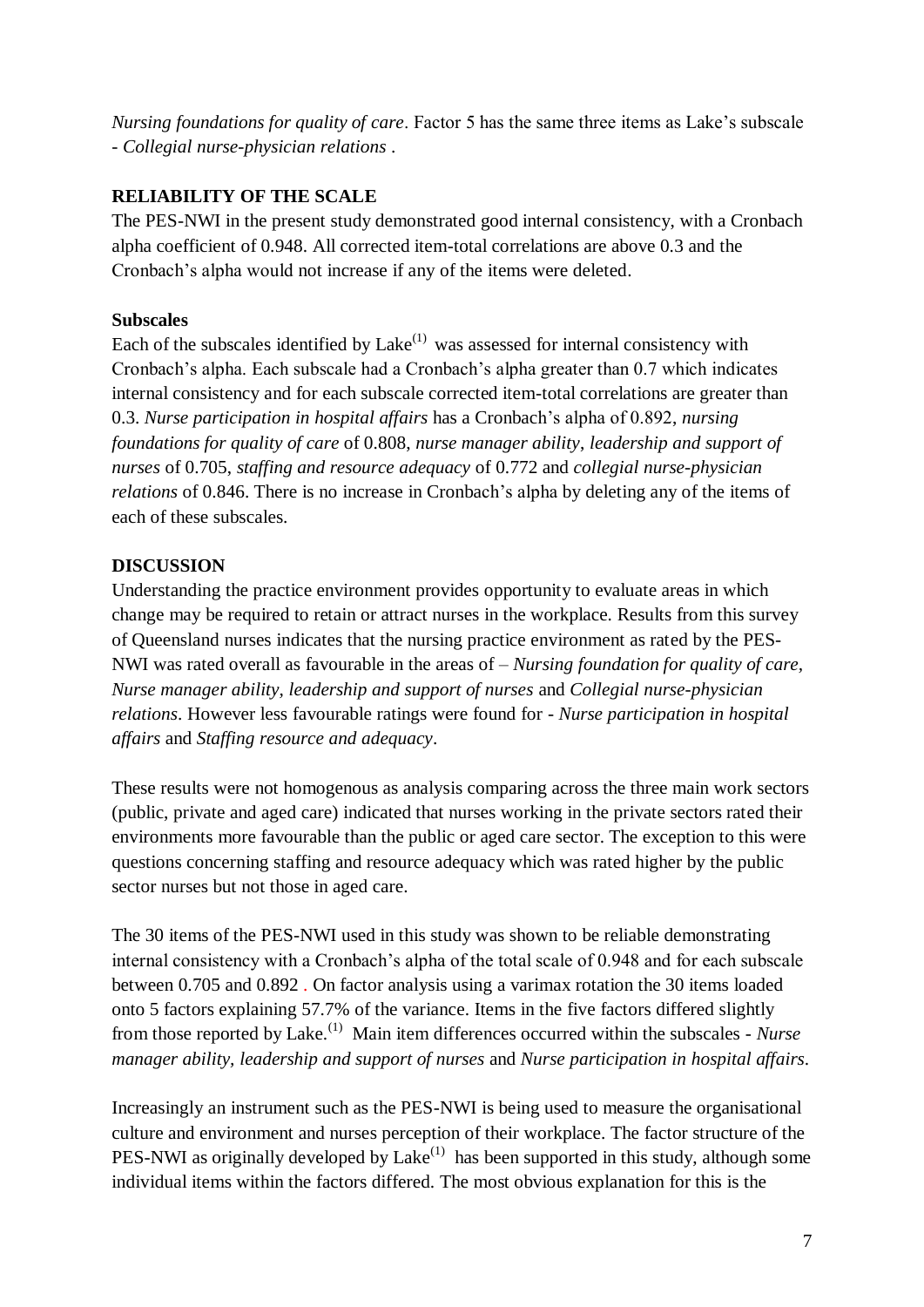cultural differences between Australia and the United States where the original instrument was developed and tested.

Limited comparison data is available on the factor structure of the PES-NWI. However a recent study by Chiang and  $\text{Lin}^{(16)}$  report the reliability and validity of the Chinese version of the PES-NWI the C-NPES. Surveying 842 nurses from five hospitals in Taiwan, they found a five factor solution containing 30 items explained 47.89% of the variance. Four of the five factors of the PES-NWI were nearly identical - *Nurse manager ability, leadership and support of nurses, Nurse participation in hospital affairs, Staffing and resource adequacy* and *Nursing foundations for quality care.* The fifth factor *Nurse-physician working relations* was not supported. The fifth factor of the C-NPES was called Professional Development and included 6 items, one from *Nurse-physician working relations,* three from *Nursing foundations for quality care,* two from *Nurse participation in hospital affairs.* The authors argue that Taiwanese nurses consider professional development an important element in the practice environment.

This study has limitations in that it is confined to one state in Australia and was distributed only to those nurses who are members of the Queensland Nurses Union. However, sample size was large and even by sector was more than adequate to complete factor analysis. Further research to ascertain the applicability of the PES-NWI in different settings should be similar to the process described by Flynn et  $al^{(17)}$  where respondents rate each item's importance to describing the nursing work environment. Consideration should also be given to the analysis by level of nurse completing the survey.

In conclusion the factor structure of the PES-NWI which was developed using data from hospital nurses in the United States is largely supported for the Queensland nurses in this study. More Australian studies are needed to confirm these findings

## **ROLE OF THE FUNDING SOURCE**

This study was funded by the Queensland Nurses Union (QNU). The QNU computer generated a random list of QNU members for the surveys. This list was provided to the researchers who sent and received anonymous surveys. The QNU had no role in the collection, analysis or interpretation of the data or the writing of the report. The QNU are aware this paper has been submitted but had no authorship or editorial input into the paper.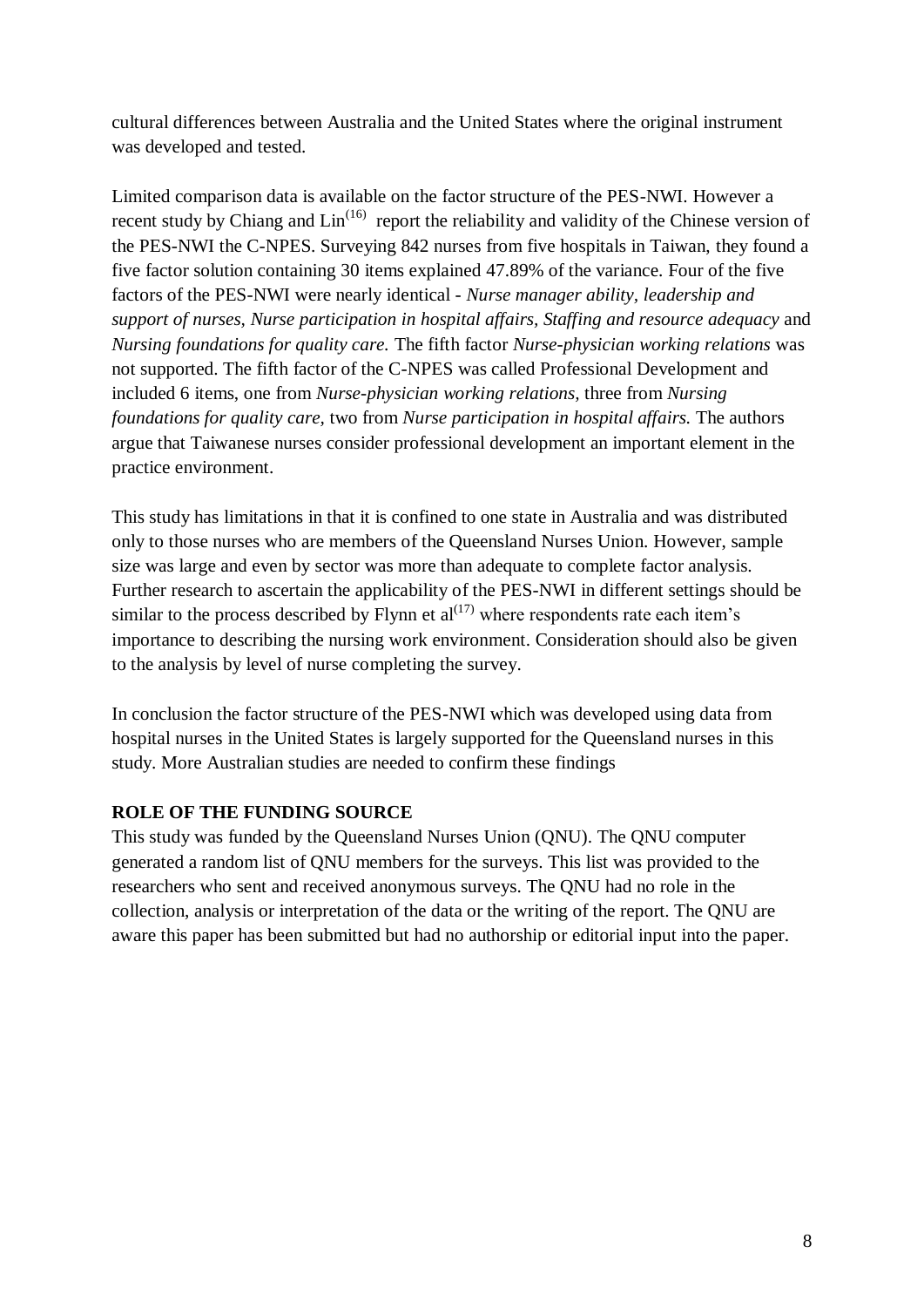## **REFERENCES**

1. Lake ET. Development of the practice environment scale of the Nursing Work Index. Research in Nursing & Health. 2002 Jun;25(3):176-88.

2. Aiken L, Patrician P. Measuring organizational traits of hospitals: the Revised Nursing Work Index. Nursing Research. 2000 May-Jun;49(3):146-53.

3. Lake ET. The Nursing Practice Environment: Measure and Evidence. Medical Care Research & Review. 2007;64(2):104S-22S.

4. Sochalski JA, Estabrooks CA, Humphrey CK. Nurse staffing and patient outcomes: Evolution of an international study. Canadian Journal of Nursing Research. 1999;31(3):69- 88.

5. Leiter MP, Spence Laschinger HK. Relationships of work and practice environment to professional burnout: testing a causal model. Nursing Research. 2006 Mar-Apr;55(2):137- 46.

6. Lake ET, Friese CR. Variations in nursing practice environments: relation to staffing and hospital characteristics. Nursing Research. 2006 Jan-Feb;55(1):1-9.

7. Hegney D, Plank A, Buikstra E, Parker V, Eley R. Nurses. Worth listening to. Toowoomba: University of Southern Queensland; 2005 Contract No.: Document Number|.

8. Duffield C, Roche M, O'Brien-Pallas L, Diers D, Aisbett C, Hall J, et al. Glueing it Together: Nurses, their work environment and patient safety. Sydney: Centre for Health Service Management, University of Technology Sydney; 2007 Contract No.: Document Number|.

9. Kaiser H. A second generation Little Jiffy. Psychometrika. 1970;35:401-15.

10. Kaiser H. An index of factorial simplicity. Psychometrika. 1974;39:31-6.

11. Bartlett M. A note on the multiplying factors for various chi square approximations. Journal of the Royal Statistical Society. 1954;16(Series B):296-8.

12. Hair J, Anderson R, Tatham R, Black W. Multiple variate data analysis. Englewood: Prentice-Hall; 1998.

13. Catell R. The scree test for number of factors. Multivariate Behavioural Research. 1966;1:245-76.

14. O'Connor B. SPSS and SAS programs for determining the number of components using parallel analysis and Velicer's MAP test. Behaviour Research Methods, Instrumentation and Computers. 2000;3:396-402.

15. Thurstone L. Multiple factor analysis. Chicago: University of Chicago Press; 1947.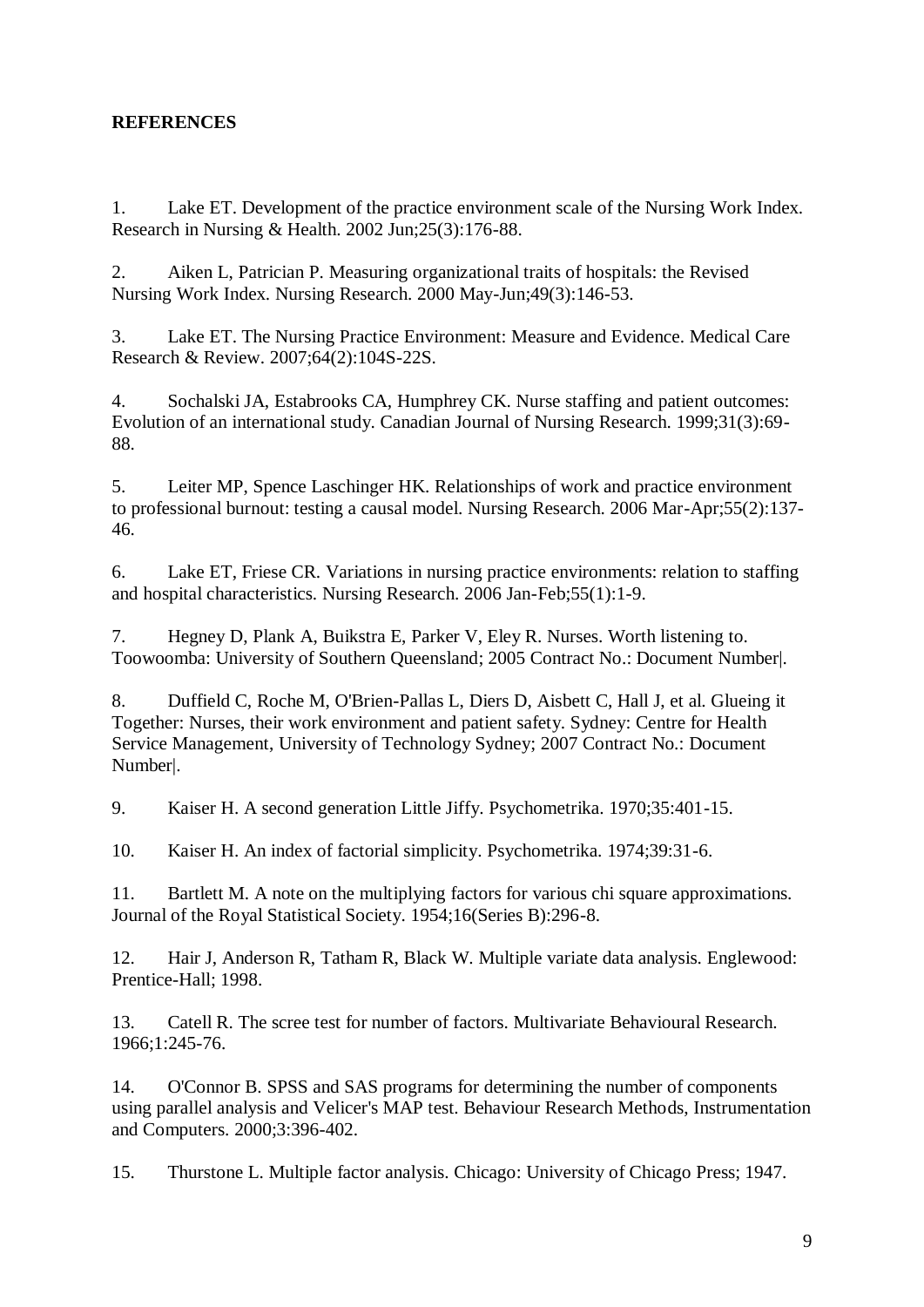16. Chiang H-Y, Lin S-Y. Psychometric testing of the Chinese version of nursing practice environment scale. Journal of Clinical Nursing. 2008;18:919-29.

17. Flynn L, Carryer J, Budge C. Organizational attributes valued by hospital, home care, and district nurses in the United States and New Zealand. Journal of Nursing Scholarship. 2005;37(1):67-72.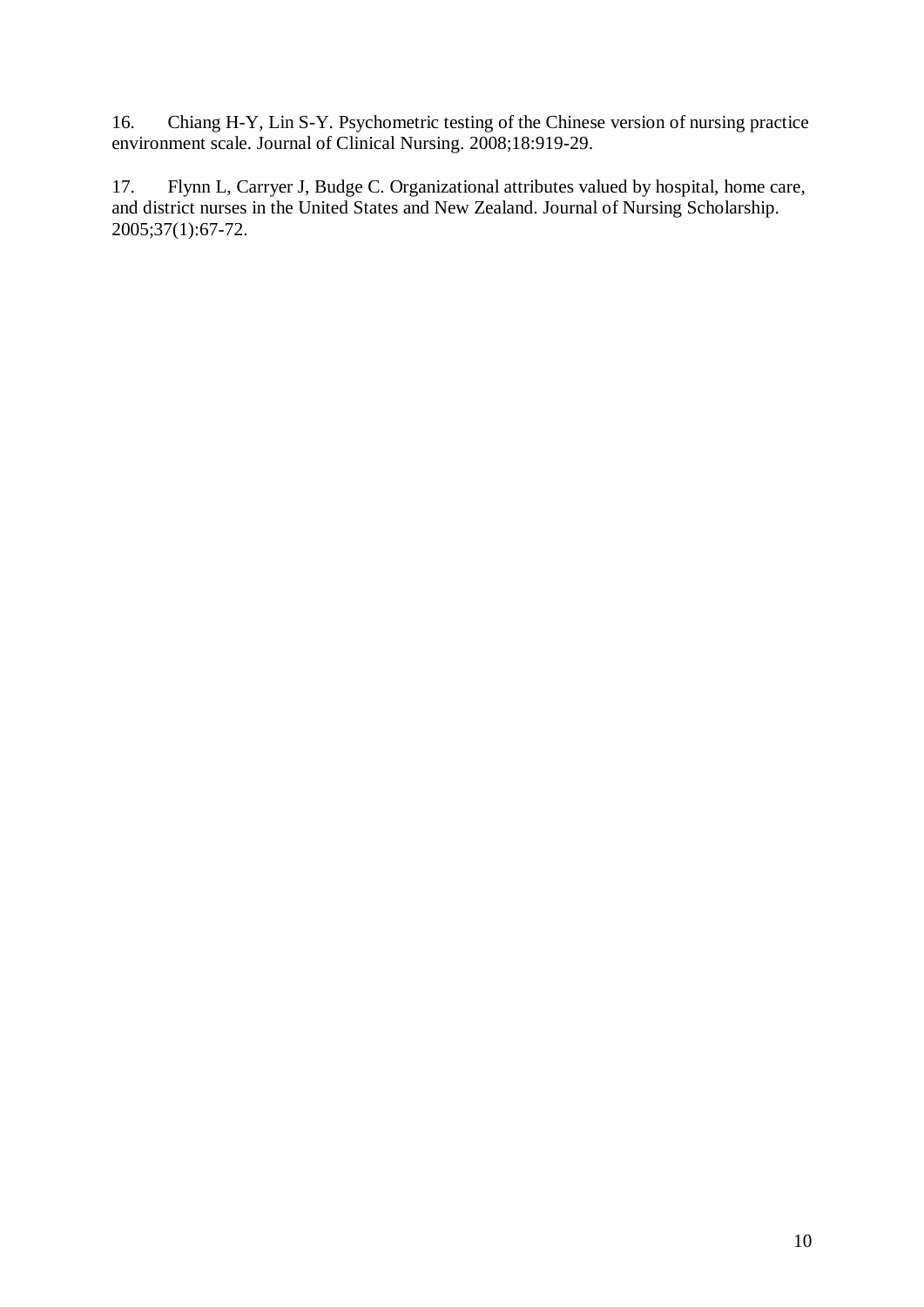| <b>Subscale from Lake 2002</b>                              | <b>Public Sector</b> |           | <b>Private Sector</b> |           | <b>Aged Care</b> |           |
|-------------------------------------------------------------|----------------------|-----------|-----------------------|-----------|------------------|-----------|
|                                                             | <b>Mean</b>          | <b>SD</b> | <b>Mean</b>           | <b>SD</b> | <b>Mean</b>      | <b>SD</b> |
| Nurse participation in hospital affairs                     | 2.48                 | .59       | 2.49                  | .63       | 2.39             | .67       |
| Nursing foundations for quality of care                     | 2.85                 | .50       | 2.88                  | .53       | 2.82             | .55       |
| Nurse manager, ability, leadership and<br>support of nurses | 2.61                 | .69       | 2.73                  | .66       | 2.53             | .77       |
| <b>Staffing and resource adequacy</b>                       | 2.46                 | .69       | 2.39                  | .71       | 2.12             | .70       |
| Collegial nurse -physician relations                        | 2.86                 | .63       | 2.96                  | .63       | 2.77             | .67       |
| <b>Composite score of subscales</b>                         | 2.67                 | .48       | 2.7                   | .51       | 2.51             | .59       |

|  | Table 1 – Subscale scores for nurses working in public, private and aged care sector |  |  |
|--|--------------------------------------------------------------------------------------|--|--|
|  |                                                                                      |  |  |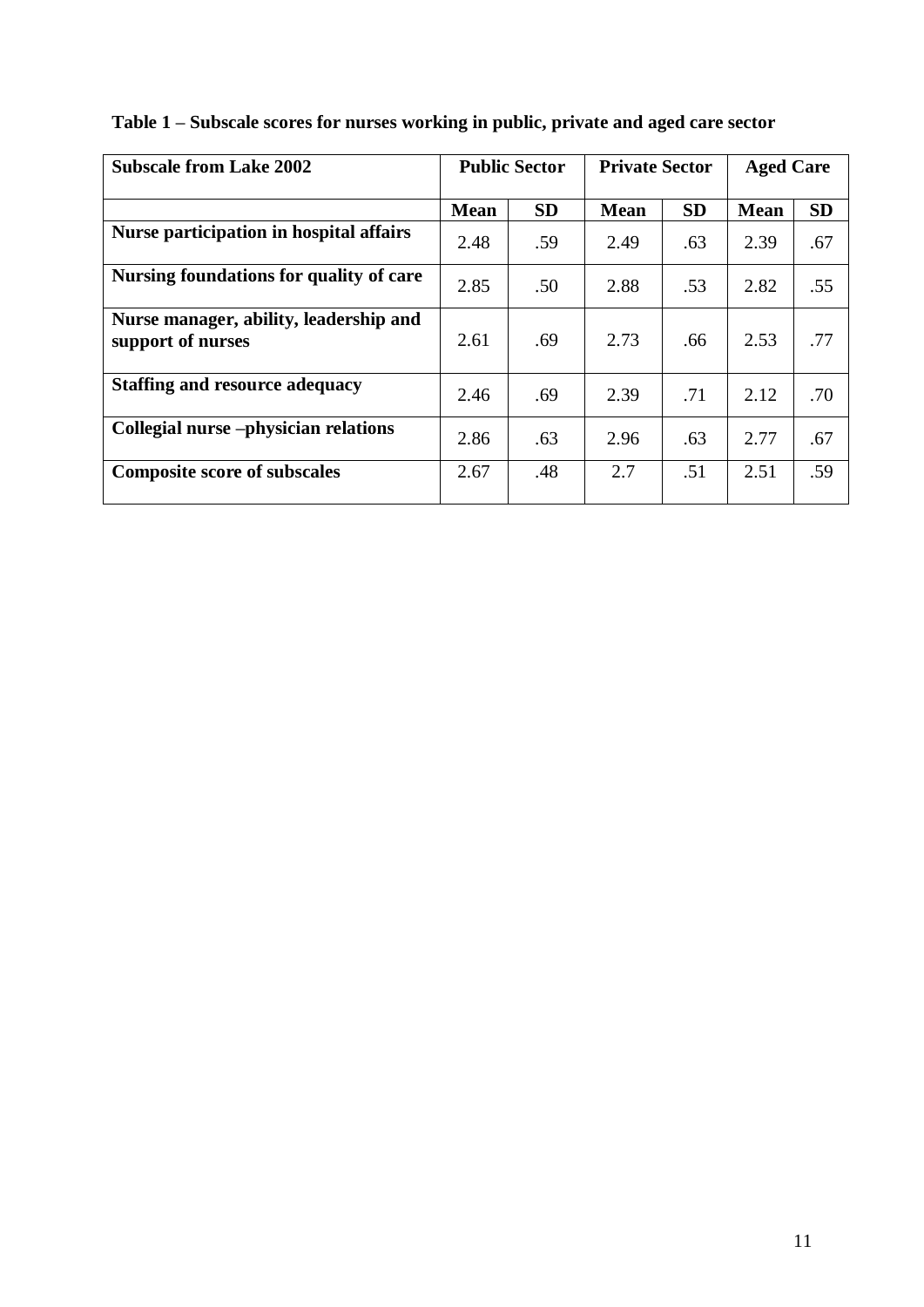## **Table 2– Factor loadings for each subscale**

| <b>Subscale</b>                                      | <b>Item</b>                                                                                             | Factor<br>loading | <b>Present in</b><br><b>Lake 2002</b> |
|------------------------------------------------------|---------------------------------------------------------------------------------------------------------|-------------------|---------------------------------------|
| <b>Nurse</b><br>manager,                             | A nurse manager or immediate supervisor who is a good manager and leader                                | .752              | Yes                                   |
| ability<br>leadership<br>and support                 | A nurse manager who backs up the nursing staff in decision making, even if conflict is with a<br>doctor | .693              | Yes                                   |
|                                                      | A senior nursing administrator who is highly visible and accessible to staff                            | .659              | N <sub>o</sub>                        |
|                                                      | Supervisors use mistakes as learning opportunities, not criticism                                       | .647              | Yes                                   |
|                                                      | A supervisory staff that is supportive of the nurses                                                    | .629              | Yes                                   |
|                                                      | Administration to listens and responds to employee concerns                                             | .616              | No                                    |
|                                                      | Praise and recognition for a job well done                                                              | .570              | Yes                                   |
|                                                      | Nursing administrators consult with staff on daily problems and procedures                              | .468              | N <sub>o</sub>                        |
| <b>Nurse</b><br>participation<br>in the<br>workplace | Career development/clinical ladder opportunity                                                          | .791              | Yes                                   |
|                                                      | Opportunities for advancement                                                                           | .749              | Yes                                   |
|                                                      | Active staff development or continuing education program for nurses                                     | .613              | N <sub>o</sub>                        |
|                                                      | Nurses have the opportunity to serve on hospital and nursing committees                                 | .558              | Yes                                   |
|                                                      | Opportunity for nurses to participate in policy decisions                                               | .544              | Yes                                   |
|                                                      | Nurse are involved in the internal governance of the hospital                                           | .521              | Yes                                   |
|                                                      | A preceptor program for newly hired RNs                                                                 | .484              | N <sub>o</sub>                        |